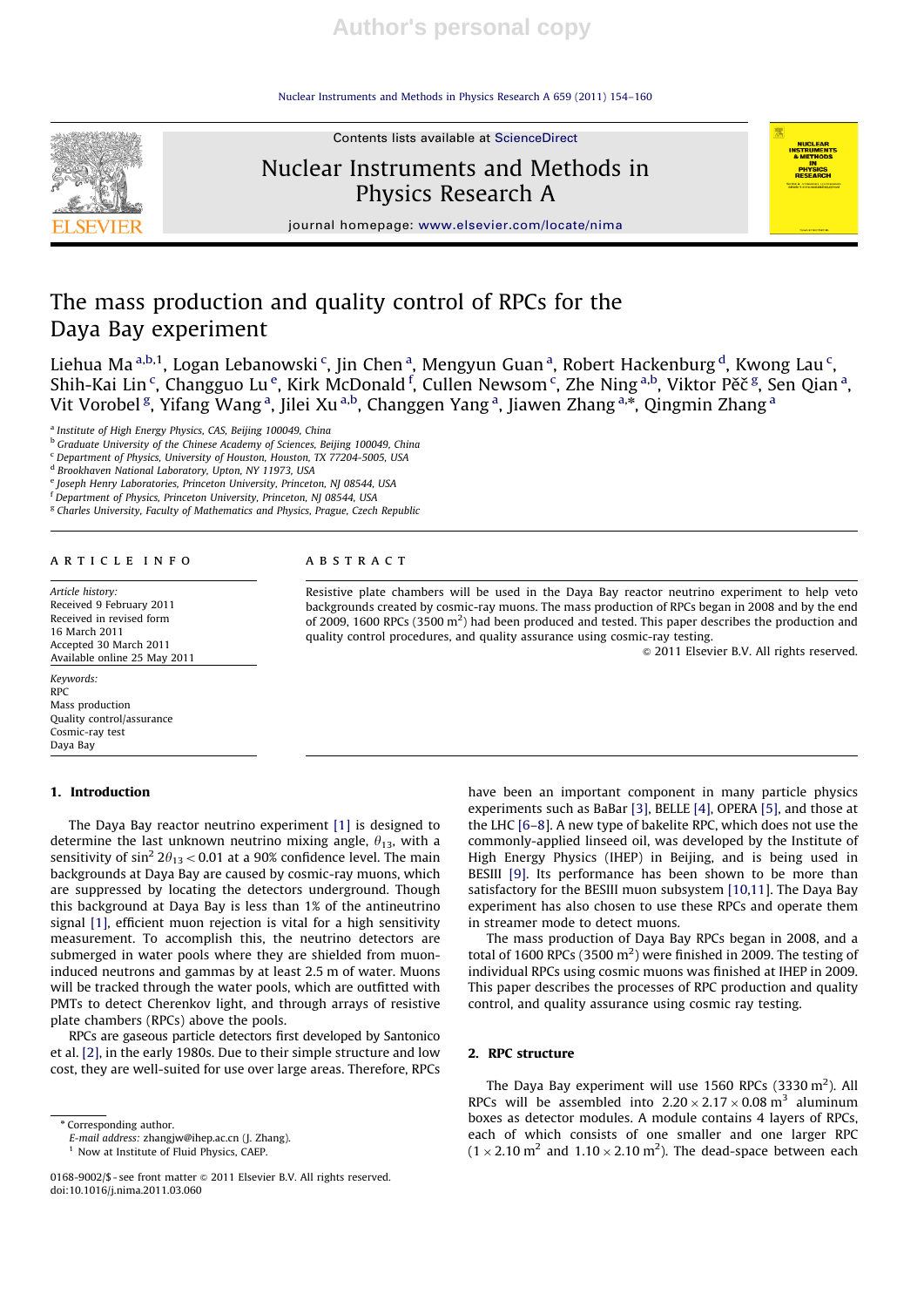

Fig. 1. Basic structure and configuration of an RPC.

larger and smaller RPC is staggered between layers so that the dead-spaces are not vertically aligned. There will be 189 modules, each weighing about 210 kg, divided among three detector sites: 54 at both of the near sites and 81 at the far site.

The basic structure and configuration of a Daya Bay RPC is shown in Fig. 1. Two bakelite plates of thickness 2 mm sandwich a single gas gap of 2 mm. The gas gap size is maintained by polycarbonate button spacers, glued in a 10  $\times$  10 cm<sup>2</sup> grid. These spacers have a disk-shaped mid-section of 12 mm diameter to increase the surface current path-length (see Fig. 1). Including the mid-section width, the button spacers occupy not more than 1% of the total area of an RPC. Excluding the mid-section, a more accurate estimate of effective dead-area is less than 0.5%. A graphite layer is sprayed on the outer surface of each bakelite plate for the application of high voltage. A 100 µm polyethylene terephthalate (PET) film covers the graphite layer to protect the surface and insulate the readout strips and ground plane from the graphite layer. The readout strips and ground plane are made from sheets of copper-clad FR-4. Signals are picked up on positive side.

#### 3. RPC mass production and quality control

The mass production and quality control of the RPCs consists of bakelite plate production and bulk resistivity measurements, bakelite plate preparation and graphite surface resistivity measurements, RPC assembly and leak testing, and RPC training. After assembly, RPCs are sent to IHEP for training and quality assurance using cosmic-ray testing. The characteristics and performance of all bakelite plates, RPCs and RPC modules are recorded, and have been used to accept or reject RPCs. These data are archived in a MYSQL [12] database accessible through the internet. A unique identification number is associated with each RPC, which will allow tracking long-term behavior.

#### 3.1. Bakelite plate production and bulk resistivity measurements

The bakelite plates are produced at the Li Shen Wood Product Inc. factory in Xinji City. The thickness of the plates is controlled to  $2.00 \pm 0.02$  mm, and the length (width) is about 230 cm (120 cm). The basic material components of the bakelite plates are paper with phenolic and melaminic two-step resins. The proportions of phenol and melamine are controlled to select the bulk resistivity of the bakelite. The paper laminates are heated and compressed between stainless steel plates after being coated with the resin solution. The smoothness of the bakelite plate surfaces is ensured by the outer laminates, which are differently paper coated in a differently-proportioned resin. In addition, new stainless steel press plates were purchased and used for Daya Bay bakelite production to maximize surface smoothness.

After production, bakelite plates are sent to IHEP for measurement of their bulk resistivity. For each plate, the bulk resistivity is measured at nine uniformly spaced regions. A region is covered by two electrodes of 5 cm diameter to which a voltage difference of 4 kV is applied. The current is recorded (as well as temperature and humidity) and used to determine the resistivity. Since the measurements are done in a room that is not temperature-controlled, they are corrected to 20 $\degree$ C according to the following formula:

$$
\rho_{20} = \rho_T 10^{0.06(T - 20)}\tag{1}
$$

where T is the recorded room temperature in degree Celsius,  $\rho_T$  is the average bulk resistivity measured at temperature  $T$ , and 0.06 is an empirical parameter taken from a dedicated study performed at IHEP. A bakelite plate is accepted only if the resistivity of each measured region is in the range of  $0.5-2.5 \times 10^{12} \Omega$  cm at 20 °C. Fig. 2(a) shows the distribution of the temperature-corrected average bulk resistivity for all measured bakelite plates. Out of 3625 measured plates, 358 (9.9%) were rejected. Fig. 2(b) shows the distribution of the RMS deviation of the 9 measured regions. The average deviation is 6.7% of the average bulk resistivity and 4.4% of the range of acceptance.

Generally, higher resistivity yields lower current and noise rate, but it also implies a longer charge recovery time, which can reduce efficiency, particularly at higher rates. Since the rate at Daya Bay is low, it is sensible to use a higher resistivity, but not so high as to significantly reduce the efficiency. The ranges of bulk and surface (see Section 3.2) resistivities are essentially inherited from RPC development done for BESIII [13].

#### 3.2. Bakelite plate preparation and surface resistivity measurements

The bakelite plates that satisfy the bulk resistivity requirement are sent to Gaonengkedi Ltd. Co. (GNKD) in Beijing, for the assembly of RPCs. Before assembly, all bakelite plates are cut to the dimensions of  $1 \times 2.10 \text{ m}^2 (1.10 \times 2.10 \text{ m}^2)$  for smaller (bigger) RPCs. The size of a bakelite plate is ensured by the positioning pin of the cutting machine, which can make an error less than 0.1%.

After cutting and careful cleaning with ethanol, a layer of special graphite paint is uniformly coated on one side of each bakelite plate using an airbrush, leaving a 1 cm uncoated perimeter. The surface resistivity of the graphite coating is measured about 1 day after painting. The graphite surface resistivity is taken as the mean value of two measured regions. Both of the measured values are required to be in the range of 400–1000 k $\Omega/\Box$ .

After the graphite resistivity measurements, a  $1 \times 10 \text{ cm}^2$  strip of copper tape is applied to the graphite near one of its corners for the high voltage connection. Then, a  $100 \mu m$  PET film coated with a hot-melt glue is applied to the graphite side of the bakelite plate using a laminator.

# 3.3. RPC assembly and leak testing

RPCs are assembled in a temperature-controlled clean room at GNKD. At the beginning of the assembly, one bakelite plate is put on a platform and cleaned with ethanol. Segments of edge spacers made of ABS, each with a width of 10 mm and thickness of 2 mm, are glued along the perimeter of the bakelite plate. Two gas feedthroughs made of ABS are embedded at both of the shorter sides of the plate, diagonally across from each other. Polycarbonate button spacers, with a mid-section diameter of 12 mm and thickness of 2 mm, are glued onto the plate every  $10 \times 10$  cm<sup>2</sup>. Then, a second bakelite plate is glued to the tops of the edge spacers and button spacers. Finally, the RPC perimeter and regions around the gas feed-throughs are glued externally. For the first 2 h after gluing, the RPC is vacuumed to about 8% atmospheric pressure by a vacuum pump, after which it is sealed. This process is to prevent the gas gap from expanding beyond the height of the spacers.

After 2 days of curing, the gas-tightness of the RPC is tested by applying an over-pressure of 300 mm of water (30 mbar) to the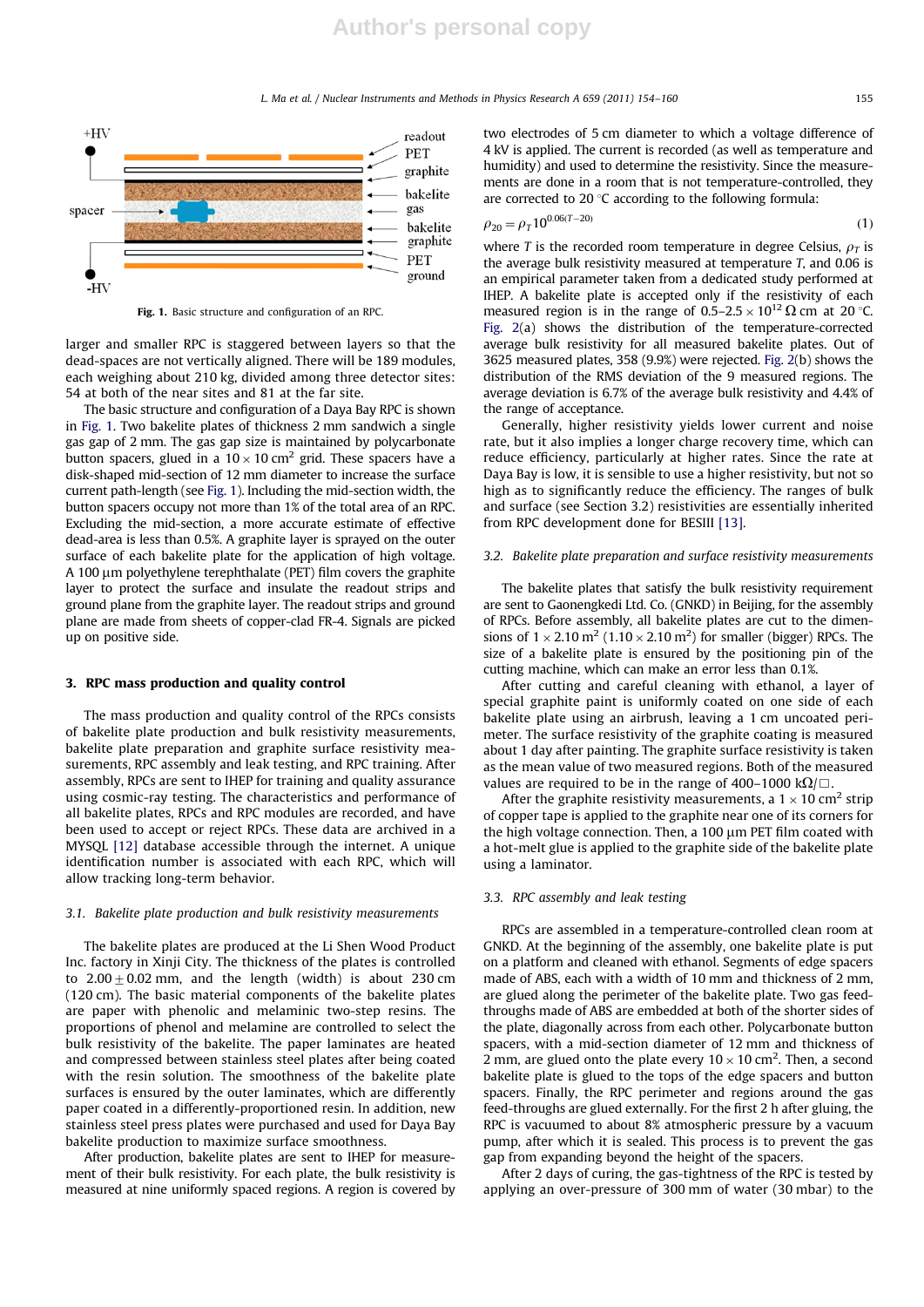156 L. Ma et al. / Nuclear Instruments and Methods in Physics Research A 659 (2011) 154–160



Fig. 2. Distributions of bakelite average bulk resistivity (a) and RMS deviation of the 9 measured regions (b).



Fig. 3. Fully assembled Daya Bay RPC. The inset shows the epoxy-covered HV connection within a gas feed-through connector and the copper tape extending onto the graphite electrode.

gas gap for 30 min. RPCs are accepted only if the decrement in the height of the water level is less than 2 mm (assuming a 25 cm<sup>3</sup>/min flow rate, which is expected at Daya Bay, this decrement would correspond to 0.1% leakage). Failed RPCs are re-glued along their perimeters and re-tested.

Finally, two small copper tubes with HV connection pins are each carefully soldered within the gas feed-through connectors to one of the strips of copper tape on either graphite electrode. The remaining exposed copper tape and soldered areas are covered by an insulating epoxy. Fig. 3 shows a picture of a fully assembled RPC at IHEP and a gas feed-through and HV connector.

# 3.4. RPC training

Generally, newly-made RPCs have noise rates, which are high enough to decrease their efficiency. So, before cosmic-ray testing, a ''training'' process is performed. Up to 10 kV is applied to an RPC for at least about 48 h while flowing only argon at 100 cm<sup>3</sup>/min. Since there is no quenching gas component, the current becomes extremely high: about two to three orders of magnitude higher than normal operating current. Due to the limit of the high voltage (HV) modules, the current through an RPC is kept below 1 mA by adjusting the HV. Fig. 4(a) shows the currents through 7 typical RPCs during training. After an initial increase, which we believe to be at least partly due to self-heating, the currents decrease and usually become relatively stable after 50 h. Fig. 4(b) shows the distribution of training time of all RPCs, where each entry represents 8 RPCs that were trained simultaneously. After training, the current through a newly-made RPC at normal operating conditions will have reduced by an order of magnitude.

Training also provides an opportunity to cross-check the resistivity of the bakelite plates. From the slopes of current versus voltage plots, we found resistivities to be slightly larger ( $\sim$ 20%) average percentage error) than those from the electrode measurements. We attribute most of this discrepancy to the higher temperature of the self-heated bakelite, which is not measured. Finally, we note that while training, the conductive quality of the RPC HV connections is also under test.

### 4. Quality assurance (cosmic ray testing)

Cosmic-ray testing is the last step in quality assurance before putting RPCs into modules. The efficiency, singles counting rate (SCR), and dark current of the RPCs are measured. The criteria of acceptance are that the efficiency should be higher than 94%, SCR lower than 0.80 Hz/cm<sup>2</sup>, and dark current lower than 10  $\mu$ A/m<sup>2</sup>, at 8.0 kV and a 50 mV signal threshold. The efficiency criterion is motivated by the requirement that the total muon detection efficiency of the Daya Bay muon veto system (the RPCs and the water Cherenkov pools) reaches 99.5%. The SCR and current criteria have no specific demands; hence, they are simply chosen to reject the most extreme RPCs, which are the RPCs most likely to become problematic after a long time running.

#### 4.1. Testing system and procedure

The RPCs are tested in a dedicated testing room with the temperature controlled to  $20 \pm 2$  °C and the relative humidity controlled to  $33\% \pm 10\%$ . The atmospheric pressure has varied from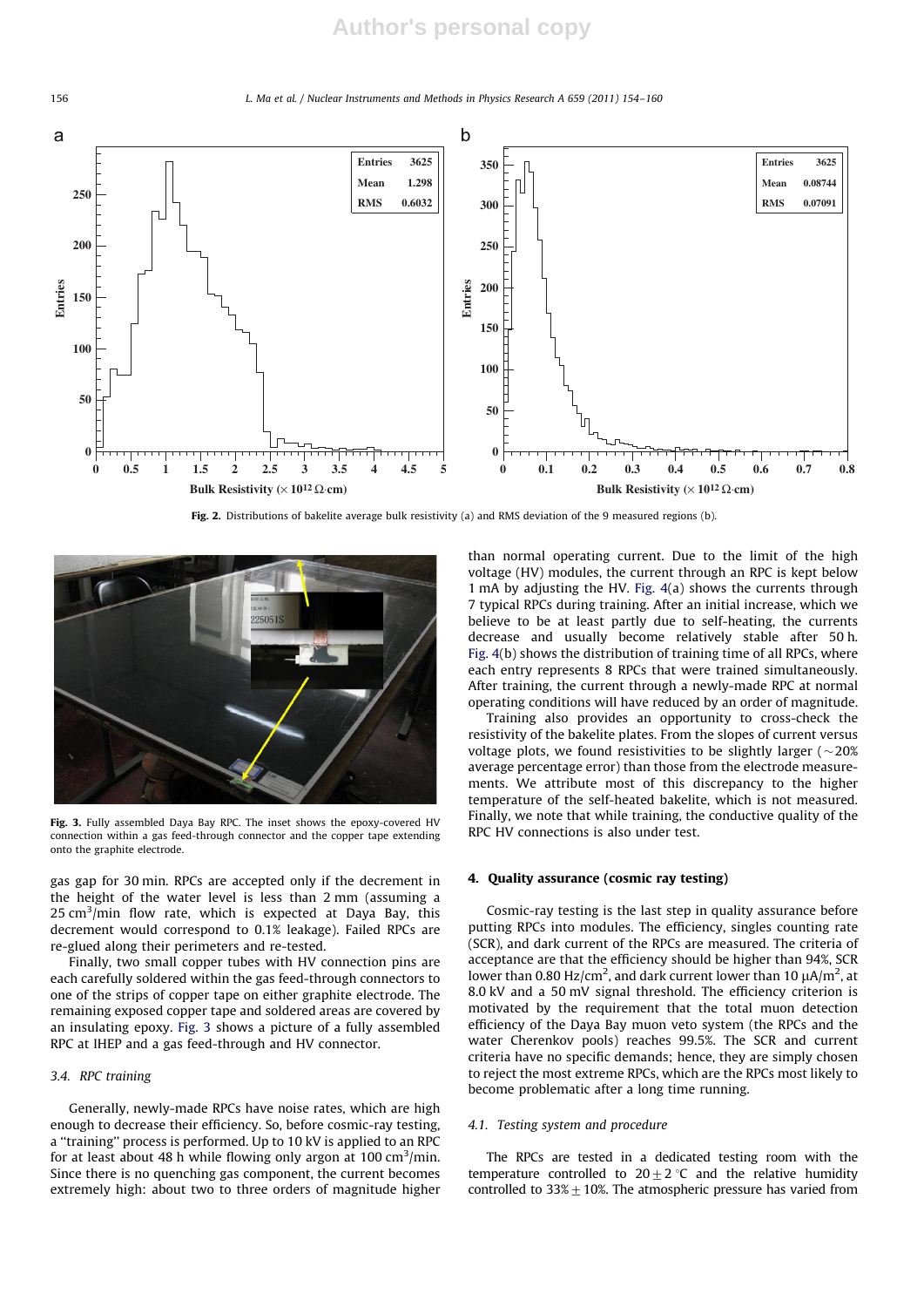L. Ma et al. / Nuclear Instruments and Methods in Physics Research A 659 (2011) 154–160 157



Fig. 4. Training currents of 7 RPCs versus time (a) and the training time distribution of RPCs (each entry represents 8 RPCs) (b).



Fig. 5. Diagram of the RPC cosmic-ray testing system.

995 to 1035 mbar over the entire testing period with an average of 1015 mbar. The RPCs are brought into the room at least 5 h before testing to reach thermal equilibrium. They are tested in streamer mode with the gas mixture argon:R134a:isobutane $=$ 53:43:4. For performance of Daya Bay RPCs with the baseline (argon:R134a: isobutane: $SF_6 = 65.5:30:4:0.5$  and other gas mixtures, see Ref. [14]. The fractions of the gas components are ensured by an MKS massflow control system to a measured accuracy of 1%. The total gas flow rate is set at 200  $\text{cm}^3/\text{min}$ . Before testing, 6 RPCs are connected in series by gas tubes and flushed with at least 6 or 7 volumes of gas. This is sufficient since the RPCs are initially filled with argon from training. Three plastic scintillators, each with the dimensions of  $1 \times 1$  m<sup>2</sup>, are used as a telescope for triggering on muons. A muon trigger requires a three-fold coincidence of the signals from the three scintillators. The trigger rate is about 20 Hz. A diagram of the testing system is shown in Fig. 5.

As will be the case at Daya Bay, RPC signals are read out from copper-clad FR-4 zigzag strips, as shown in Fig. 6(a). Each readout strip zigzags across 26 cm  $\times$  2.10 m in three turns: one turn at one of the 26 cm sides and two turns at the opposite side. This gives a signal quality equivalent to that of a readout strip with dimensions of 6.5 cm  $\times$  8.4 m. It provides taller and narrower pulses without requiring more readout channels. Each RPC uses four readout strips, each terminated at 24  $\Omega$ , and four readout channels, which are discriminated at a pulse height threshold of 50 mV. Fig. 6(b) shows some typical signals ( $\approx$  100 mV) read out by an oscilloscope.

For every RPC, signals from the four readout strips are discriminated and then ''Logical-OR''ed together as RPC signal to determine the SCR. This RPC signal is then ''Logical-AND''ed with the 3-fold coincidence trigger of the scintillators as 4-fold coincidence. The resulting number of 4-fold coincidences is divided by the number of 3-fold scintillator triggers to determine the efficiency of an RPC.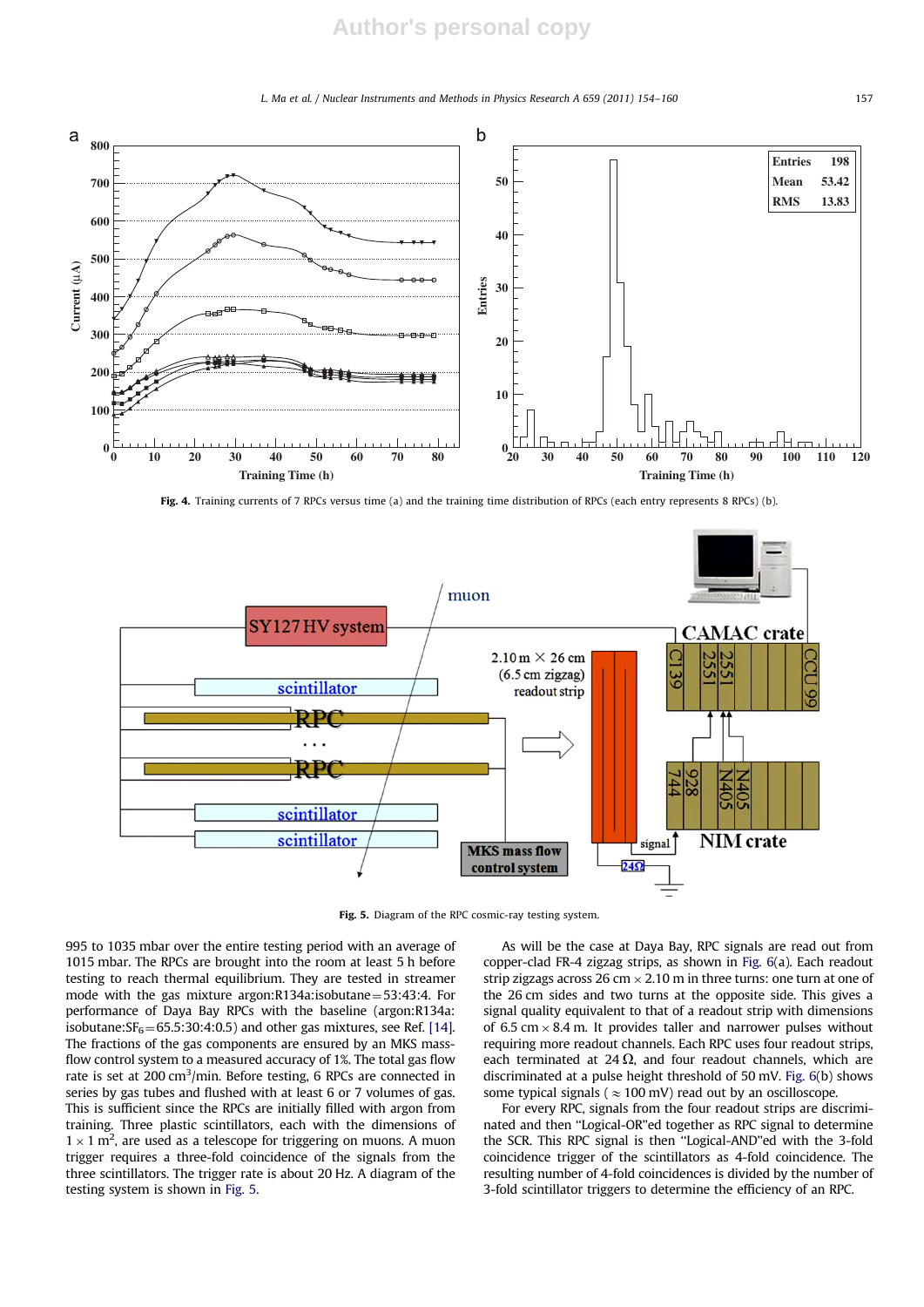# **Author's personal copy**

#### 158 L. Ma et al. / Nuclear Instruments and Methods in Physics Research A 659 (2011) 154–160



Fig. 6. Zigzag readout strips and the connection points on a single strip (a), and typical signals from an RPC on an oscilloscope (b).



Fig. 7. Efficiency (a), singles counting rate (b), and dark current (c) versus high voltage for one RPC.

High voltage (HV) is supplied to the RPCs by a CAEN SY127 system with a precision of  $1 \mu A$  on each current channel. A CAMAC C139 module adjusts the HV as commanded by custom DAQ software based on ROOT [15]. The data of 3-fold coincidences, 4-fold coincidences, singles counts, and currents are recorded by the custom software. The temperature, pressure, and humidity of the room are also recorded during each test.

For the testing, the HV is raised from 6.0 to 9.0 kV in steps of 0.1 kV for at least 5 cycles. Efficiencies and singles counts are measured for 100 s at each HV. Thus, each test counts about 5 cycles  $\times$  100 s  $\times$  20 Hz=10,000 4-fold coincidences for each RPC at each plateau voltage.

#### 4.2. Testing results

With the gas mixture argon:R134a:isobutane= $53:43:4$  and pulse height threshold 50 mV, the RPCs usually become 94% efficient around 7.4–7.7 kV, and reach peak efficiency (about 97%) around 8.6–8.9 kV. The SCR and dark current begin to increase quickly around 8.2–8.4 kV.

The evaluation voltage of the RPCs was chosen to provide high efficiency without excessive current and SCR. Based on the aforementioned observations, this voltage should be chosen between 7.7 and 8.2 kV. Since the voltage across the gas gap is directly proportional to the gas density, which depends on temperature  $(T)$  and pressure  $(P)$  [16], the evaluation voltage of all RPCs was selected to be in the middle of this range (8.0 kV) at the standard conditions,  $T_0$ =293 K and  $P_0$ =1010 mbar. Fig. 7 shows the efficiency (a), SCR (b), and dark current (c) versus HV for a typical RPC at the standard conditions.

# 4.2.1. Efficiency

An RPC is expected to have an efficiency no lower than 94% and a plateau longer than 1 kV. Fig. 8 shows the efficiency distribution of all measured RPCs at 8 kV. The average efficiency is 95.34%. About 11% (171 RPCs) have efficiencies below 94%, which is below the acceptance criterion. The average efficiency of all accepted RPCs is 96.05%.

Fig. 8 also shows the efficiency distribution of all measured RPCs at 8.7 kV, which is around the voltage at which the RPCs reach their highest efficiency. The average efficiency of all RPCs at 8.7 kV is 96.13%, which is a 0.79% increase from 8.0 kV. Additionally, some of the lower-efficiency RPCs in the left tail of the distribution at 8.0 kV move closer to the primary peak of the distribution at 8.7 kV, which decreases the RMS deviation by 0.31% (a 13% percentage difference). The gas gap sizes of these "late" RPCs are presumed to be above average.

To produce an identical electric field across a larger gas gap, a larger voltage needs to be applied. Fig. 9(a) shows the distributions of the voltage at which RPCs reach 50% efficiency for both accepted and rejected RPCs. The efficiency curve is linear in this

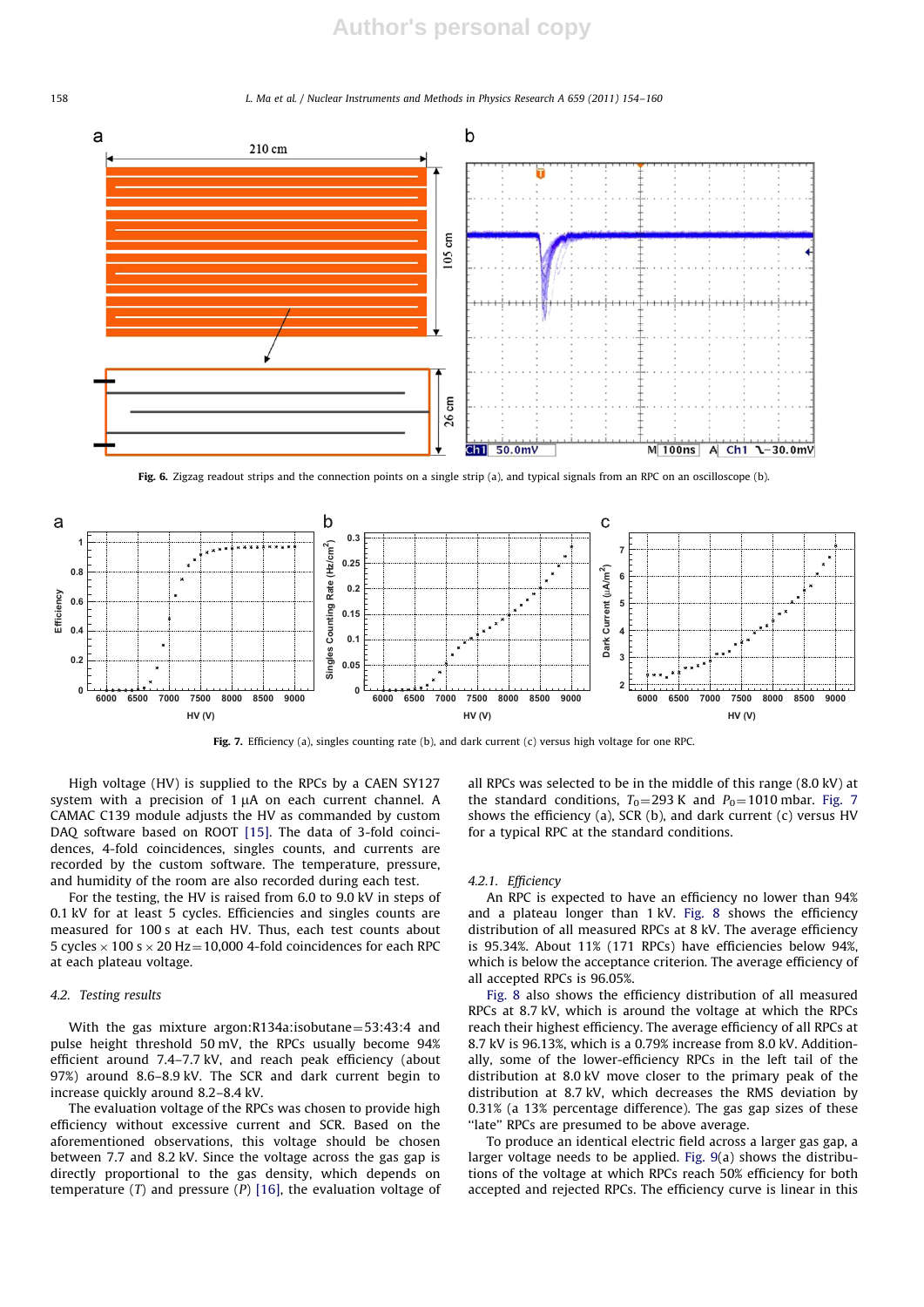region, which indicates that the electric field is the dominant factor determining the efficiency. Thus, around 50% efficiency, a change in voltage simply corresponds to a change in gap size. With a RMS deviation of 132 V about a mean of 6861 V for accepted RPCs, the deviation of the gap is estimated to be  $2$  mm  $\times$  132 V/6861 V = 38 µm, or 1.9%, which is about twice the expected mechanical tolerance of the button spacers. The voltage distributions in Fig. 9 have been corrected for climate variations and the voltage dropped across the bakelite plates; thus, they can be attributed to geometric and mechanical effects.

A similar distribution can give the deviation in voltage near the operating efficiency, which is useful when considering operating voltage. Fig. 9(b) shows the distribution of the knee voltage for accepted and rejected RPCs. The knee voltage is defined at the intersection of two lines on the efficiency curve: a horizontal line at the average plateau efficiency and a line fit to the three points that are closest to 50% efficiency. At this voltage (7112 V mean), the RMS deviation of accepted RPCs is 141 V, which is similar to



Fig. 8. Efficiency distributions of all measured RPCs at 8 kV (a) and 8.7 kV (b) with a 50 mV threshold.

the deviation at 50% efficiency. This shows that the voltage at which RPCs approach their individual operating efficiencies is primarily determined by the gap size. Additionally, the means and RMS deviations of rejected RPCs are 6978 and 7250 V, and 218 and 238 V, for the 50% efficiency and knee voltages, respectively. The higher means are indicative of larger gaps among rejected RPCs. From Fig. 9(b), it is seen that 0.4–0.5 kV must be added to the mean of the knee voltage distribution to allow the majority of RPCs to reach their individual operating efficiencies.

#### 4.2.2. Singles counting rate (SCR)

The SCR at 8 kV is required to be lower than 0.80 Hz/ $\text{cm}^2$  with a 50 mV threshold. Fig. 10 shows the SCR distributions of all accepted and rejected RPCs at 8 kV with a 50 mV threshold, just after training. The average SCR of accepted RPCs is 0.150 Hz/cm<sup>2</sup>. 19 RPCs (1.2%) failed the SCR criterion, of which 6 also failed the efficiency criterion. The average SCR of all RPCs is 0.152 Hz/cm<sup>2</sup>.



Fig. 10. SCR distributions of all accepted and rejected RPCs at 8 kV with a 50 mV threshold.



Fig. 9. Voltage distributions of all accepted and rejected RPCs at 50% efficiency (a) and the knee (b).